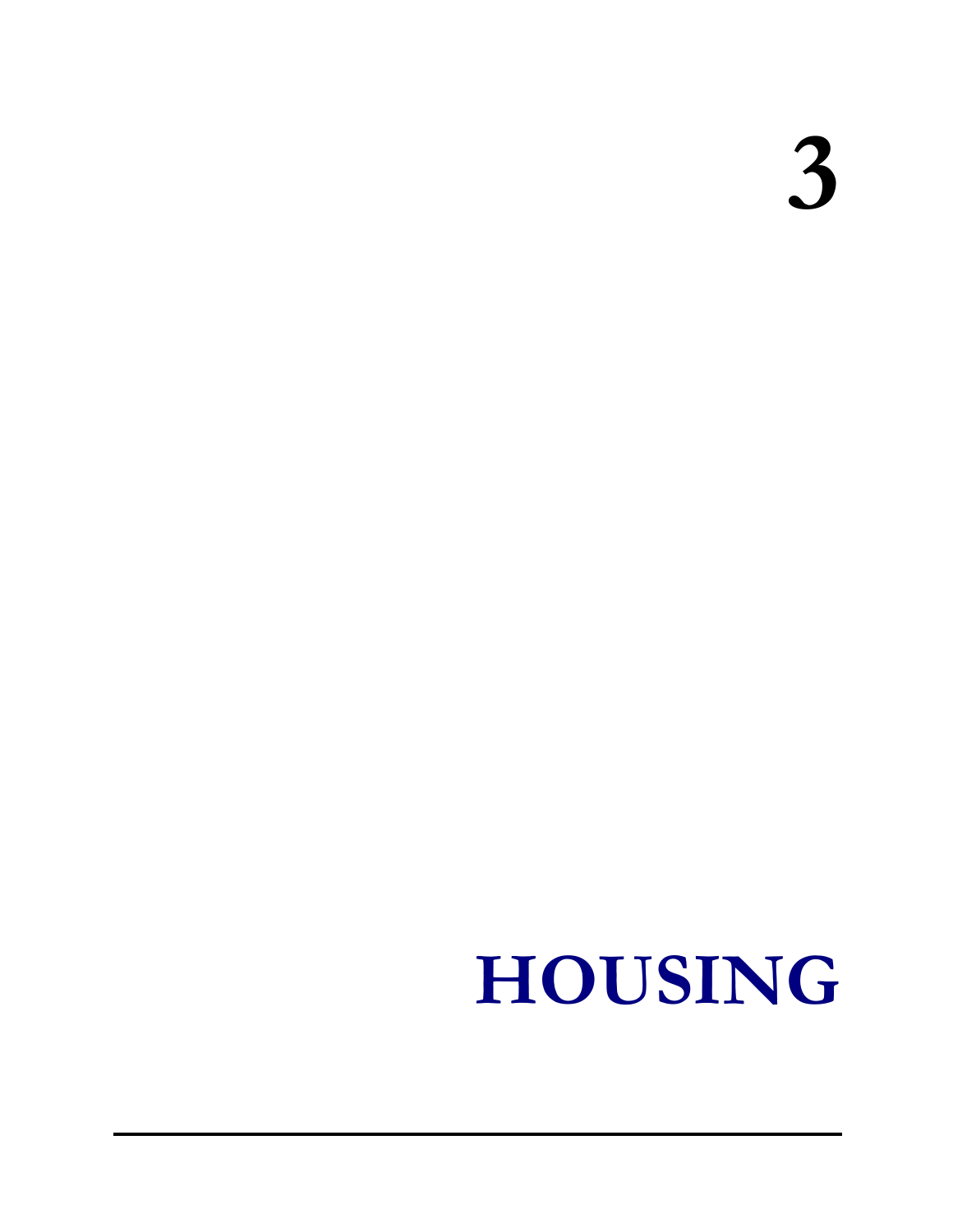## GOAL

To ensure the provision of a sufficient supply and variety of sound, safe, and affordable living units.

## OBJECTIVE 1

#### Increase the housing supply while achieving a balanced mix of housing types.

**Policy 1.1)** The City shall ensure that adequate amounts of land are designated or reserved to accommodate the anticipated needs for residential growth.

 Action 1.1.1) Reserve on the Future Land Use Map, sufficient land to accommodate between 6,960 and 7,942 new single-family units within the Urban Reserve Area.

 Action 1.1.2) Reserve sufficient land to accommodate between 6,800 and 7,500 new multi-family units.

 Standard 1.1.2.1) Vacant land designated as office or commercial, but allowing residences, shall be assumed to eventually develop between 15% and 30% of the area as multi-family residential.

 Standard 1.1.2.2) Mobile home parks shall be permitted as a conditional use within the High-Density Multi-Family or General Commercial Future Land Use Categories or may be permitted as a Planned Unit Development (PUD) in other Future Land Use Categories. The locational criteria for mobile home parks shall include consideration of hurricane protection needs, as well as minimum site size, frontage and access criteria, and site development criteria.

 Standard 1.1.2.3) Group homes, foster homes, and other similar facilities fostering deinstitutionalized living shall be accommodated in all types of residential future land use categories consistent with applicable state law and rules.

**Policy 1.2)** The City shall promote a net increase of 12,000 to 14,000 housing units by the year 2030 to accommodate projected population needs.

 Action 1.2.1) The City Planning Board shall review the net change in housing inventory to determine progress every five years. Of the following units, 47.5% should be single-family and 52.5% should be multi-family (mobile homes should be included in the multi-family percents).

Standard 1.2.1.1) The five-year target should be:

- 2000: 2400 additional units
- 2005: 1995 additional units
- 2010: 2496 additional units
- 2015: 3034 additional units
- 2020: 3028 additional units
- 2025: 2198 additional units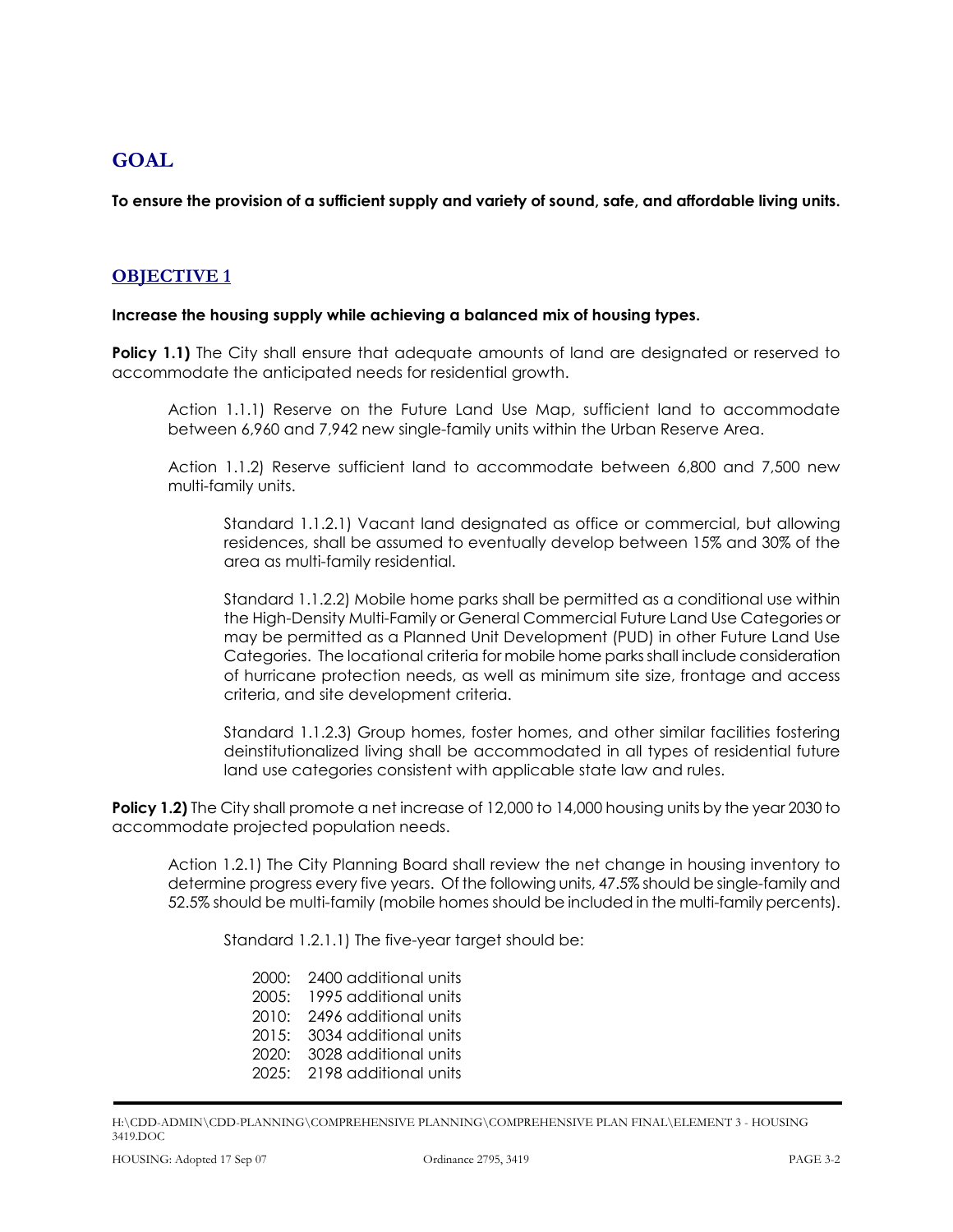2030: 2197 additional units

 Standard 1.2.1.2) External factors (for example, interest rates, impact fee costs, single-family or multi-family land costs) shall be considered in reviewing progress toward growth targets.

 Action 1.2.2) The City shall allow natural market forces to correct any over-production of housing.

 Action 1.2.3) Under-production of housing units (monitored every five years) shall be addressed administratively- for example, increased efforts toward existing housing programs (i.e. increase down payment/closing cost assistance amounts). The related comprehensive plan policies shall be evaluated during the Evaluation and Appraisal Report process and long-term targets may be adjusted.

 Action 1.2.4) The City shall prepare an Urban Infill Housing Plan by December 2008 to be used as a tool for private and non-profit housing developers when developing new housing in older neighborhoods. The current urban infill program will be revised as a part of the implementation of the plan.

 Standard 1.2.4.1) The plan will provide an inventory of infill lots where infrastructure meets current standards and/or will adequately service the increased development.

 Standard 1.2.4.2) The plan will create neighborhood support, address market weaknesses, determine affordability by neighborhood, and include a procedure for identifying residential lots that could be acquired by the through a lot purchase program or the City's lien foreclosure process (lots to be used to develop infill housing units) for various neighborhoods where infill is suitable.

 Standard 1.2.4.3) The plan will provide alternative standards for infill development and will be sensitive to the qualities and density of properties in designated historic districts, as well as established neighborhoods.

## OBJECTIVE 2

#### Improve the quality of housing, particularly single-family housing.

**Policy 2.1)** The City shall encourage the conservation of existing housing.

 Action 2.1.1) The City Community Redevelopment Agency, in conjunction with the Housing Authority, shall encourage non-profit organizations to conduct an on-going housing counseling program to build skills in home maintenance and repair, ownership opportunities, and other topics. Attendance at the programs should be mandatory for recipients of public housing assistance, and open to any resident of Fort Myers.

 Action 2.1.2) Financial assistance will be provided to low and moderate income homeowners for housing rehabilitation.

 H:\CDD-ADMIN\CDD-PLANNING\COMPREHENSIVE PLANNING\COMPREHENSIVE PLAN FINAL\ELEMENT 3 - HOUSING 3419.DOC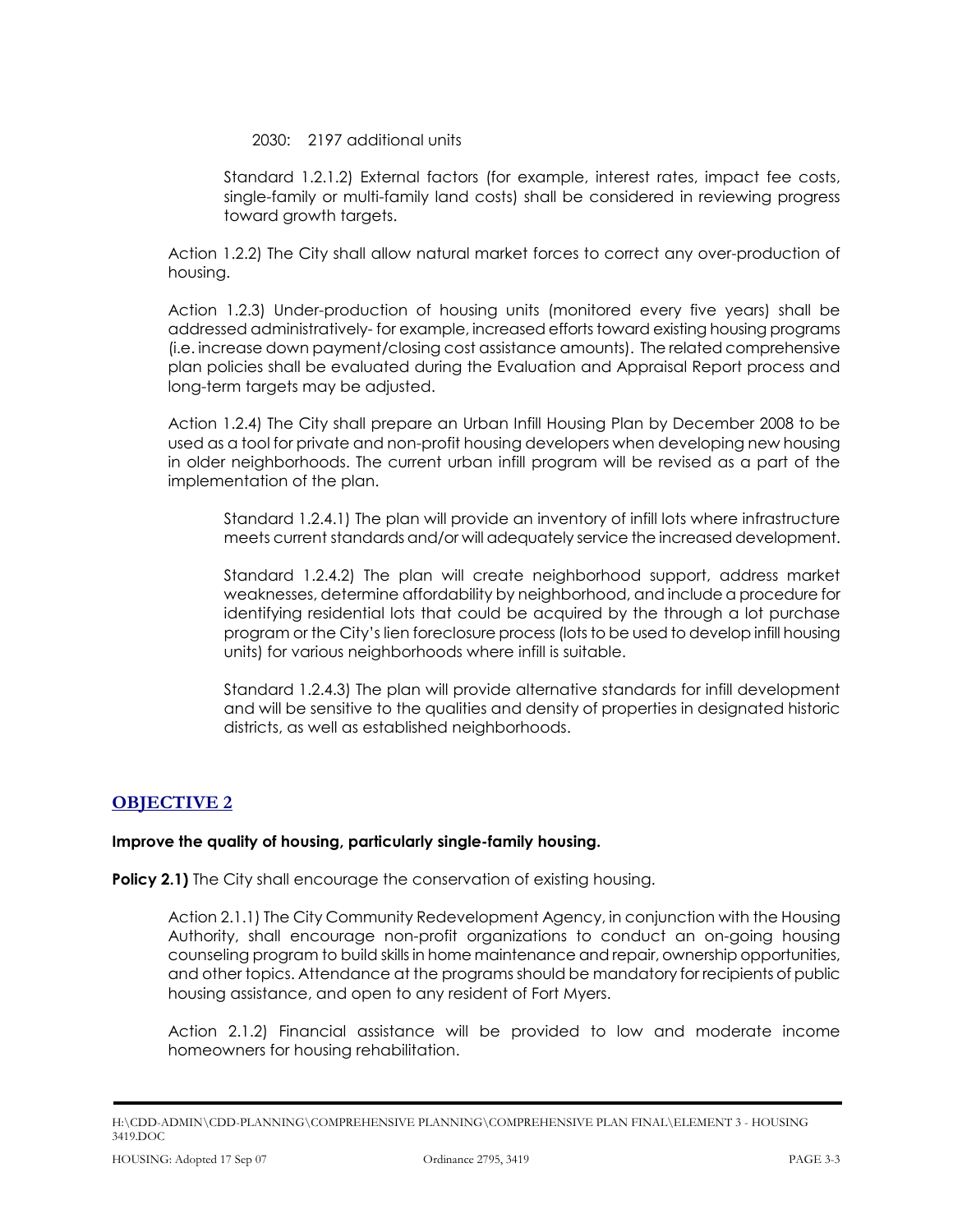Standard 2.1.2.1) The criteria for qualifying for financial assistance under this program shall include geographic location. Loans may be issued anywhere within the City, but priority shall be given to qualified applicants within the Dunbar area. Priority shall also be given to qualified applicants within targeted sub-neighborhoods of the City. These targeted sub-neighborhoods will include, but shall not be limited to certain U.S. Census User-Defined Area Program (UDAP): Downtown, Broadway Corridor, West Seaboard Street, Ford Street/Highlands Avenue, West Tice Area, East End of Seaboard, West Tice, East End of Seaboard, Tice Street North, Billy Creek/Laredo Lakes, and the Six-Mile Cypress Corridor. The West Tice Area, Tice Street North Areas and a portion of Billy Creek/Laredo Lakes area are currently located within unincorporated Lee County; upon annexation these areas should be given priority status in the program. Priority shall also be given to property being rehabilitated as a result of code enforcement efforts.

 Standard 2.1.2.2) Financial assistance may take the form of low-interest loans, deferred payment loans, interest write-downs, or grants. The program guidelines shall match the interest rate to the applicant's ability to pay, with very low-income homeowners qualifying for a grant. The program shall require that a permanent junior lien in an amount equal to the assistance or subsidy be placed on the building, re-capturable upon the resale of the unit or as determined by the City or Community Redevelopment Agency.

 Standard 2.1.2.3) The City will apply for grants and seek private sector participation to increase the availability of sufficient funds each year to rehabilitate the maximum number of homes possible. Preferred sources of funds (in order) are:

- (a) Private sector;
- (b) Program income;
- (c) State, such as the Florida Housing Finance Agency programs or Florida Bureau of Historic Preservation for historic structures, or Federal grants; and,
- (d) Local funds.

**Policy 2.2)** The City will adopt, amend, and enforce codes providing for minimum housing standards and housing maintenance.

 Action 2.2.1) Continue to adopt and enforce the most recent editions of the Standard Housing Code and the Standard Code for the Elimination or Repair of Unsafe Buildings.

 Action 2.2.2) Maintain a minimum maintenance code to provide a common standard for exterior conditions.

Action 2.2.3) Maintain a manual setting out administrative policies for code enforcement.

 Standard 2.2.3.1) The manual shall review and document the organizational structure of code enforcement.

 Standard 2.2.3.2) The manual shall include inspection schedules and procedures. First priority shall be to respond to citizen complaints, second priority shall be to conduct inspections of apartment and rooming house projects, and third priority

 H:\CDD-ADMIN\CDD-PLANNING\COMPREHENSIVE PLANNING\COMPREHENSIVE PLAN FINAL\ELEMENT 3 - HOUSING 3419.DOC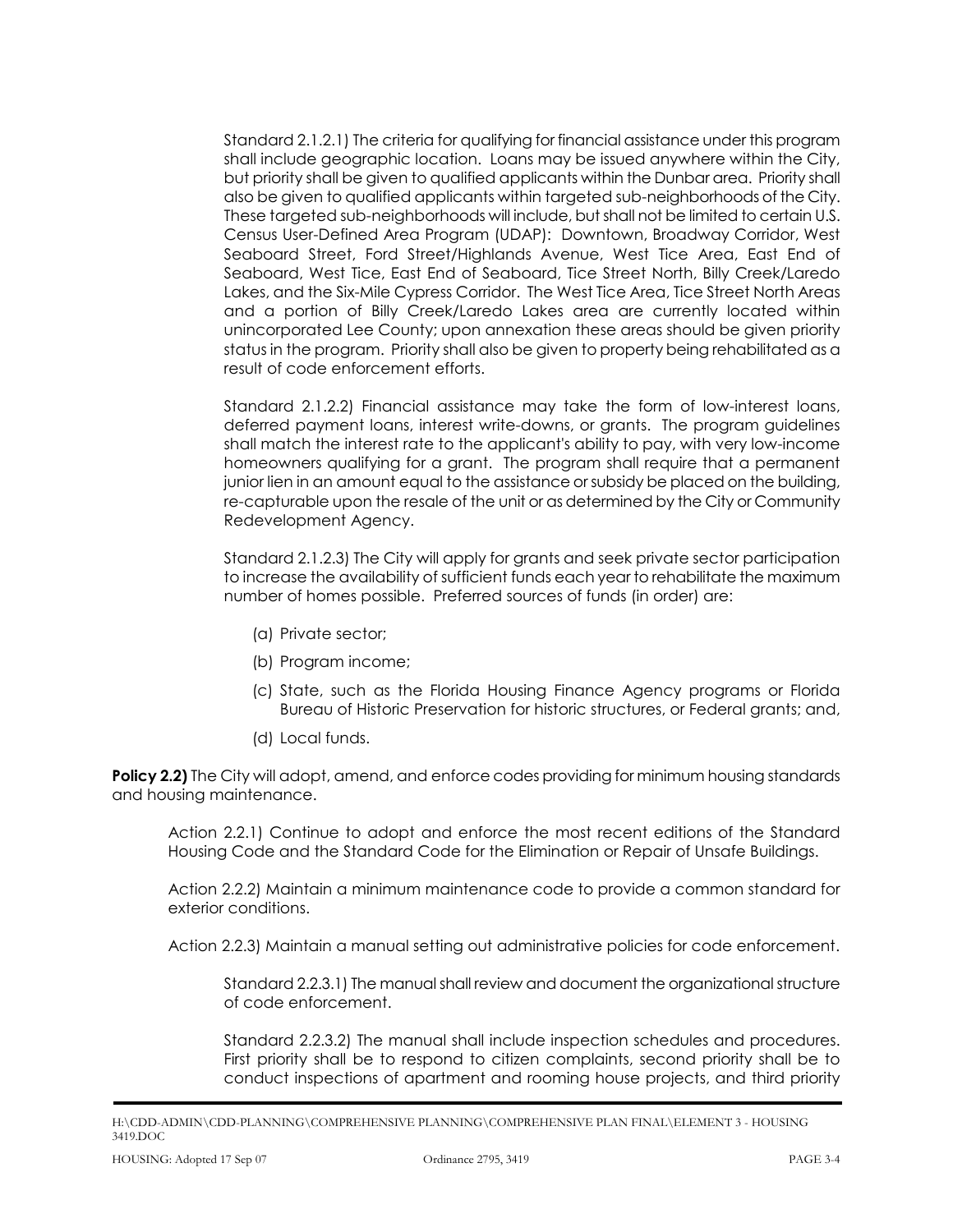shall be to conduct inspections on a neighborhood basis. Neighborhood priority shall be determined by the Code Enforcement Department.

 Standard 2.2.3.3) The manual shall set out a program to familiarize other City field workers (for example, meter readers, police officers, fire fighters, building inspectors, fire inspectors, and utility crews with code enforcement rules and regulations, and a method for these workers to notify code enforcement inspectors of potential violations.

 Standard 2.2.3.4) The manual shall set forth a program of "neighborhood enforcement" in neighborhoods with existing homeowner's associations. Code violation complaints in these neighborhoods shall initially be referred to the neighborhood association who shall attempt to negotiate compliance. This neighborhood council would also issue informal notices of violations. Formal Code Enforcement proceedings would be instituted only when the neighborhood council cannot achieve voluntary compliance within six months.

 Standard 2.2.3.5) Areas without homeowners associations will continue to be handled directly by Code Enforcement.

 Action 2.2.4) The City will consider variances for the purpose of preserving historically significant sites when such action is not determined to be detrimental to the neighboring properties of the City.

**Policy 2.3)** The City shall promote home ownership as a means of achieving quality housing.

 Action 2.3.1) The City will work with the Florida Housing Finance Agency and local financial institutions to obtain mortgage revenue bond allocations for the area.

 Action 2.3.2) Investigate, and implement when feasible, innovative programs such as, but not limited to, home or property swapping, repair assistance services, counseling for potential or actual homeowners, supportive housing programs, self-construction units, low-income housing tax credits, credit-to-own programs, housing rehabilitation, or employee assisted housing programs to promote home ownership.

 Action 2.3.3) The City will work with the Florida Housing Finance Agency to devise and implement the State Housing Initiatives Partnership Program (SHIP) within the City of Fort Myers.

 Action 2.3.4) If a shortage of land appropriate for affordable housing provision becomes a barrier to providing affordable housing units, the City will propose and request an interlocal agreement with Lee County to provide adequate sites for affordable housing development.

**Policy 2.4)** Persons displaced as a result of redevelopment projects or code enforcement shall be provided services which will ensure that they are not unduly inconvenienced by their relocation.

 Action 2.4.1) The City shall, in cooperation with the community redevelopment agency, prepare and adopt rules for the relocation of individuals and families.

 H:\CDD-ADMIN\CDD-PLANNING\COMPREHENSIVE PLANNING\COMPREHENSIVE PLAN FINAL\ELEMENT 3 - HOUSING 3419.DOC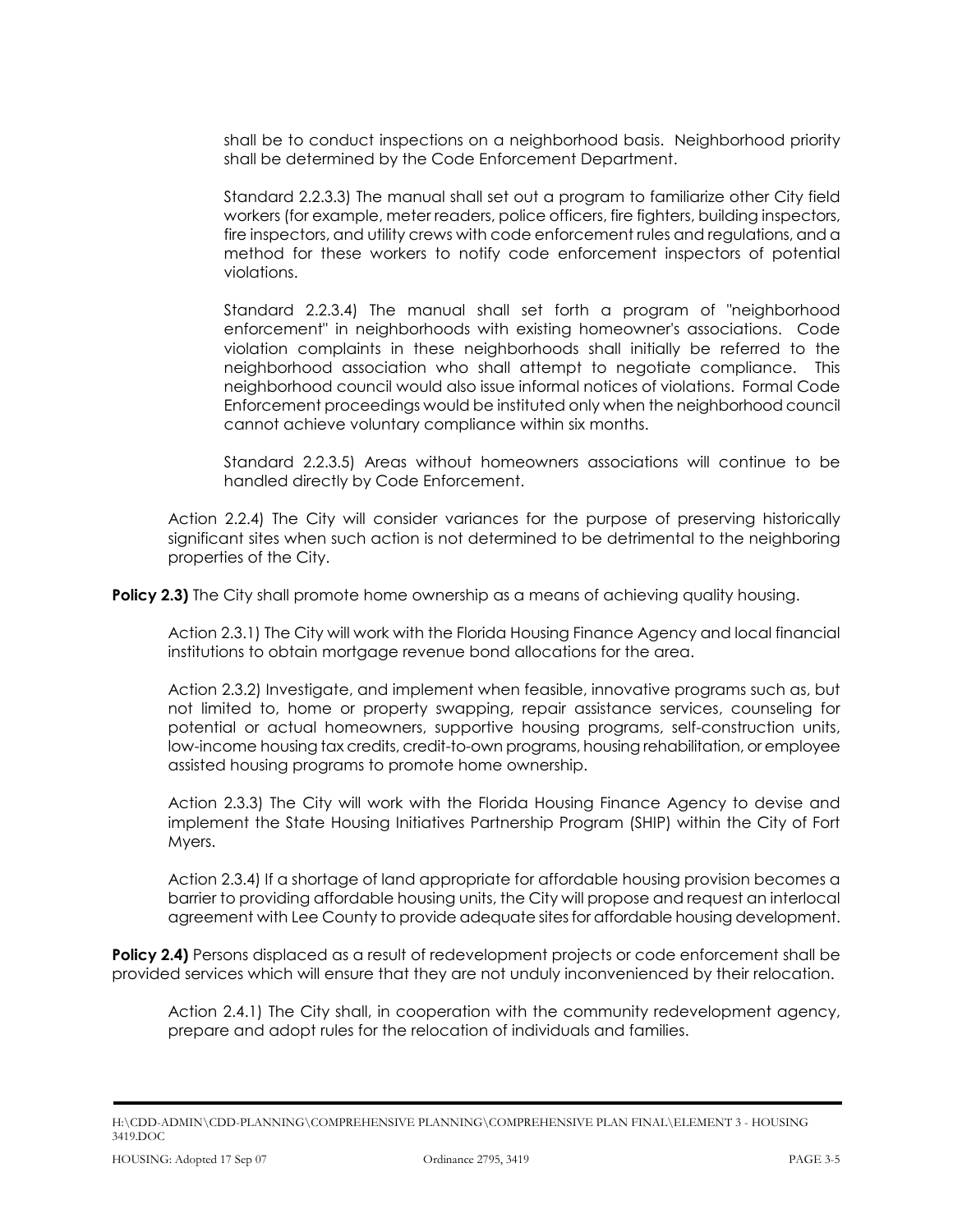Standard 2.4.1.1) These rules shall establish eligibility criteria for benefits, if any and shall comply with the varying Federal, State, and local law.

 Action 2.4.2) Until such rules are adopted, persons displaced shall receive priority in available public housing units.

**Policy 2.5)** The City will promote energy-efficient housing.

 Action 2.5.1) The City will make the public aware of energy conservation measures through pamphlets and public announcements, to make their homes more energy efficient.

 Action 2.5.2) The City shall encourage or require, through Building and Development Regulations, energy efficient construction.

Action 2.5.3) The City will support the use of non-fossil fuels for home energy needs.

## OBJECTIVE 3

 Improve availability of housing to meet the differing needs of all Fort Myers' residents and their differing income levels.

**Policy 3.1)** The City shall ensure equal access to an open housing market for all persons.

 Action 3.1.1) The Community Redevelopment Agency shall update and enforce the Equal Housing Code thereby bringing the enforcement procedures into line with current City organization and the code.

 Action 3.1.2) Maintain an Impediments to Fair Housing Analysis Study evaluating any housing discrimination within the City of Fort Myers public or private sector.

**Policy 3.2)** The City shall take the following steps to provide for a net increase of 80 affordable housing units available to very-low, low, and moderate income families, annually.

 Action 3.2.1) The City will seek out and apply for Federal and State assistance for housing for low and moderate-income persons.

 Action 3.2.2) The City will actively assist the Fort Myers Housing Authority in developing, owning, and operating the greatest number of public housing units available under Federal Regulation. In addition, the City will apply for additional funding sources and assist the Fort Myers Housing Authority in an effort to increase homeownership among former public housing residents.

 Action 3.2.3) Maintain Land Development Regulations to incorporate incentives for private- sector production of affordable workforce, low or moderate income housing; for example, density increases, allowable housing types, subsidies, public-private partnerships, tax incentives, or other programs.

 H:\CDD-ADMIN\CDD-PLANNING\COMPREHENSIVE PLANNING\COMPREHENSIVE PLAN FINAL\ELEMENT 3 - HOUSING 3419.DOC